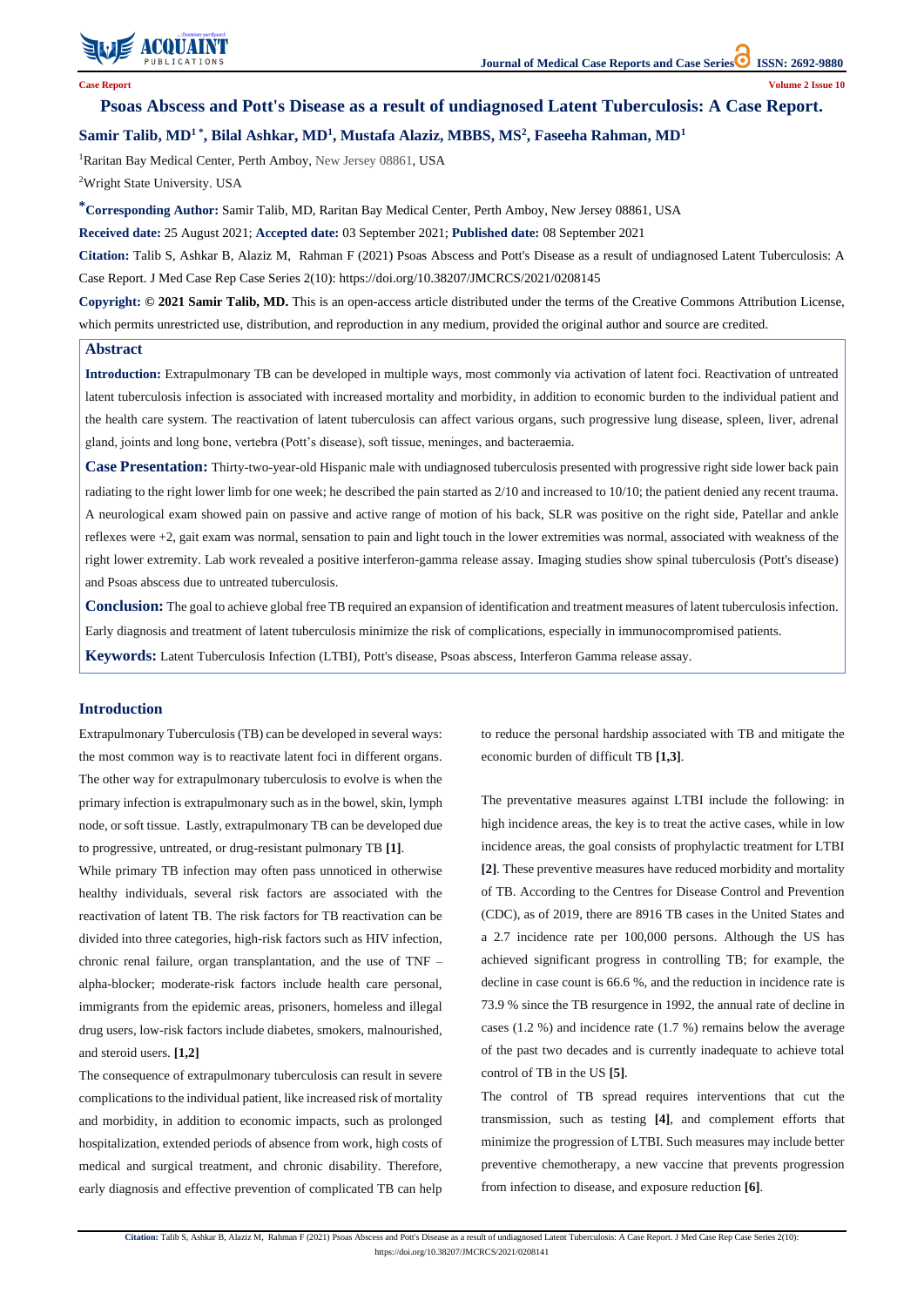**Journal of Medical Case Reports and Case Series ISSN: 2692-9880** 

**Citation:** Talib S, Ashkar B, Alaziz M, Rahman F (2021) Psoas Abscess and Pott's Disease as a result of undiagnosed Latent Tuberculosis: A Case Report. J Med Case Rep Case Series 2(10): https://doi.org/10.38207/JMCRCS/2021/0208141



We present a case of a Thirty-two-year-old patient who presented with LTBI complicated by psoas abscess and Pott's disease, which resulted in a severe economic burden to the patient.

# **Case Presentation**

Thirty-two years old male patients, who immigrated to the United States from the Dominic Republic 3 years ago, presented to the emergency room with severe progressive back pain radiating to the right lower limb, associated with weakness of the right lower extremity. Lab work reveals (elevated WBC, ESR, CRP, Gamma interferon was positive). An imaging study MRI showed right psoas abscess, epidural abscess at L2 and L3 vertebra with discitis, and osteomyelitis of L2 and L3. The patient was diagnosed with spinal tuberculosis (Pott's disease) and Psoas abscess due to untreated tuberculosis.

Neurosurgery was consulted the decision was to take the patient to surgery. The patient underwent laminectomy, and epidural abscess drainage tissue culture was positive for acid-fast bacilli; however, the post-op course was complicated by phlegmon with persistent spinal canal stenosis due to Pott's disease. Spinal MRI demonstrates the following: an extensive discitis/osteomyelitis at L2-L3 with associated epidural phlegmon. Also, an extensive right psoas abscess is contiguous with the lower pole of the right kidney.

A Percutaneous drainage catheter was placed to drain the abscess. A Follow-up CT scan of the abdomen and pelvis showed right psoas multi-septated abscess and discitis/osteomyelitis of L2-L3 with adjacent large right psoas abscess. Surgical evacuation for psoas abscess was offered; however, the patient did not want further surgical interventions, and he will pursue conservative management with antimicrobials treatment.

#### **Discussion**

The identification and treating LTBI reduces the risk of progression into complicated active TB **[7]**. LTBI is an infection with Mycobacterium Tuberculosis (positive interferon-gamma release assay or positive skin test) without evidence of clinical signs or symptoms and a normal chest radiograph **[7]** with proper treatment, the risk of progression of LTBI to active TB can be substantially reduced, especially among high-risk patients **[8,9]**.

Before initiating treatment of LTBI, patients with evidence of LTBI should be evaluated for the presence of pulmonary and extrapulmonary TB disease. This is done by reviewing signs and symptoms, physical examination, and a chest x-ray **[8,9,10]**. If the chest X-ray is abnormal or pulmonary symptoms are present, then a sputum sample for smear and culture should be obtained for acid-fast bacilli, and further treatment should be conducted accordingly **[10,11]**.

The most acceptable treatment of LTBI includes one of the following: a short course of Rifampin for four months, long-duration for 6 -9 months with isoniazid, or isoniazid plus rifapentine weekly for three months **[12,13]**.

Systematic identification and management of LTBI is recommended for immunocompromised individuals, health care workers, prisoners, immigrants from high TB incidence countries, homeless persons, and illicit drug users. In addition, HIV-infected personnel have required a priority to identify HIV-seropositive individuals are infected with TB because HIV infection is a potential risk factor for the progression of LTBI to active disease and is associated with the increased likelihood of disseminated extrapulmonary illness **[14]**.

#### **Conclusion**

The measures for testing and treatment of LTBI need to be optimized to achieve the current goal of global free TB. Untreated LTBI is associated with the risk of progression to active disease, especially in high-risk groups. Progression of LTBI is associated with increased mortality and morbidity, in addition to the associated economic burden. Several regimens are available for TB treatment; however, the effectiveness of each treatment depends on the potential side effect and adherence to treatment.

#### **References**

[Immunobiology. 191\(4-5\):](https://pubmed.ncbi.nlm.nih.gov/7713548/) 344-50.

- 1. Trautmann M, Ruhnke M, [Held T, Weinke T](https://pubmed.ncbi.nlm.nih.gov/7713548/) (1994) [Complicated tuberculosis and residual disease.](https://pubmed.ncbi.nlm.nih.gov/7713548/)
- 5. [Centers for Disease Control and Prevention. Reported](https://www.cdc.gov/tb/statistics/reports/2019/Exec_Commentary.html)  [Tuberculosis in the United States, 2019. Atlanta, Georgia:](https://www.cdc.gov/tb/statistics/reports/2019/Exec_Commentary.html)

- 2. [Wen Ai J, Ruan QL, Liu QH, Zhang WH \(2016\) Updates on](https://pubmed.ncbi.nlm.nih.gov/26839146/)  [the risk factors for latent tuberculosis reactivation and their](https://pubmed.ncbi.nlm.nih.gov/26839146/)  [management. Emerg Microbes Infect. 5\(2\):](https://pubmed.ncbi.nlm.nih.gov/26839146/) e10.
- 3. Collins [D, Hafidz F, Mustikawati D](https://pubmed.ncbi.nlm.nih.gov/28826455/) (2017) The economic [burden of tuberculosis in Indonesia. Int J Tuberc Lung Dis.](https://pubmed.ncbi.nlm.nih.gov/28826455/)  21(9): [1041-1048.](https://pubmed.ncbi.nlm.nih.gov/28826455/)
- 4. [World Health Organization. Global Tuberculosis Report](https://apps.who.int/iris/bitstream/handle/10665/336069/9789240013131-eng.pdf)  [2020. Geneva: WHO.](https://apps.who.int/iris/bitstream/handle/10665/336069/9789240013131-eng.pdf)

# [CDC.](https://www.cdc.gov/tb/statistics/reports/2019/Exec_Commentary.html)

- 6. Lönnroth K, Jaramillo [E, Williams BG, Dye C, Raviglione M](https://pubmed.ncbi.nlm.nih.gov/19394122/)  [\(2009\) Drivers of tuberculosis epidemics: the role of risk](https://pubmed.ncbi.nlm.nih.gov/19394122/)  [factors and social determinants. Soc Sci Med. 68\(12\): 2240-6.](https://pubmed.ncbi.nlm.nih.gov/19394122/)
- 7. Haley CA (2017) [Treatment of Latent Tuberculosis Infection.](https://pubmed.ncbi.nlm.nih.gov/28409555/)  [Microbiol Spectr. 5\(2\).](https://pubmed.ncbi.nlm.nih.gov/28409555/)
- 8. [Getahun H, Matteelli A, Abubakar I, Aziz MA, Baddeley A,](https://pubmed.ncbi.nlm.nih.gov/26405286/)  et al. (2015) [Management of latent Mycobacterium](https://pubmed.ncbi.nlm.nih.gov/26405286/)